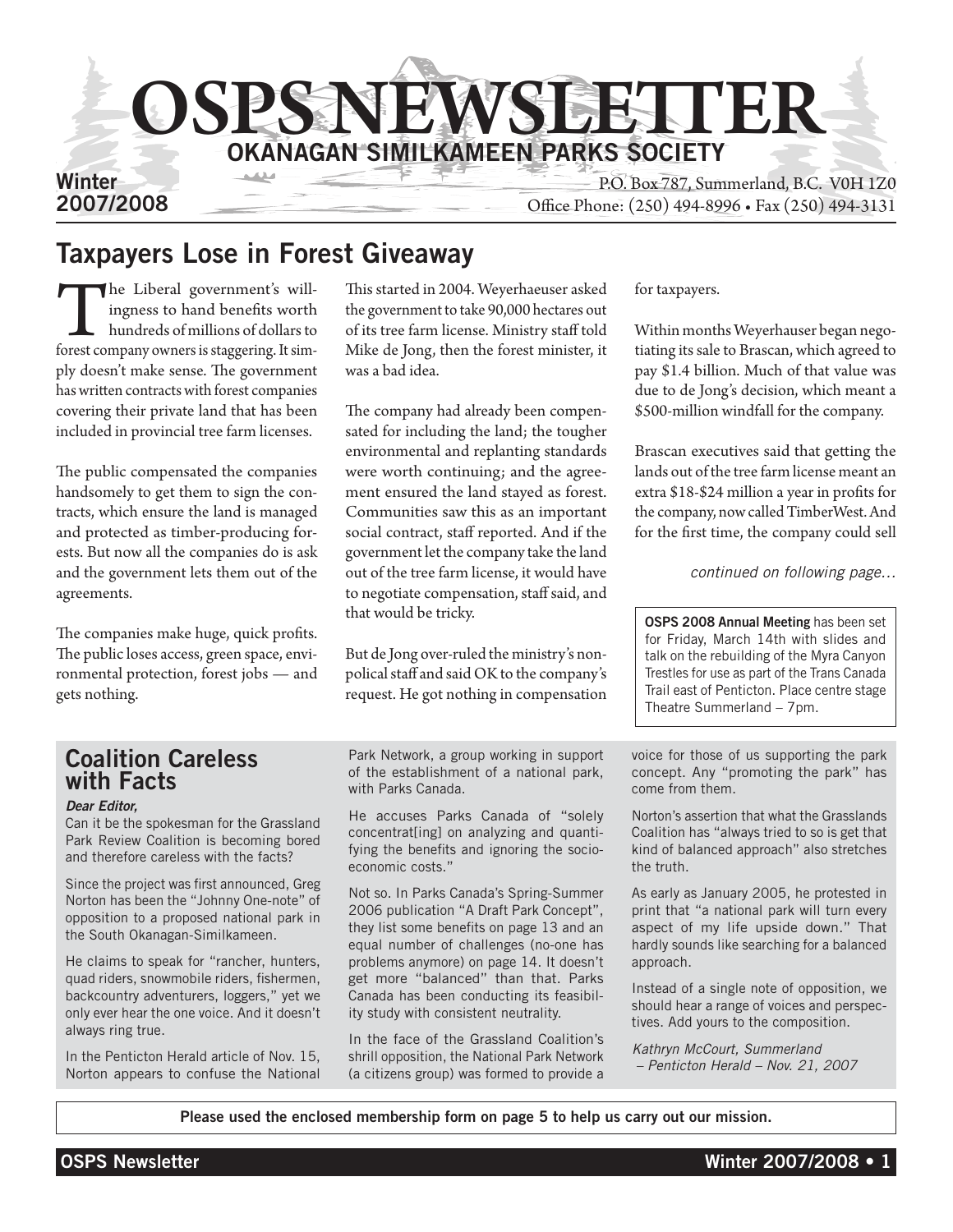

# On Saving Caribou

In October the BC government, with the blessing of the ten environmental organizations, announced its plans to protect the Mountain Caribou, a Species at Risk under Canadian federal law. The plan trumpeted a 2.2 million hectare habitat set-aside, but in the absence of maps, stewardship agreements with recreational users, clarity on lower level habitat desirable for timber extraction, and in the pres-

ence of divisions between those ENGOs who signed confidentiality agreements and those who were not invited by government, evaluation of the plan's impact for caribou remains unclear.

*Watershed Sentinel – November 2007*

*…continued from previous page*

the land for development instead of being obligated to keep it as timber to ensure the future of the Island forest industry.

That meant a huge increase in the land's value. The company now says it has identified 38,000 hectares it wants to take out of forest use. They're worth \$300 million to \$450 million as is, "with significantly higher valuation potentially achievable through value-added development activities."

De Jong could have said no; nothing bad would have happened and the company had no case for demanding the gift. He could have asked for compensation for the public or job guarantees, or at least demanded a donation of land for parks. Instead, he handed benefits worth \$500 million over and got nothing in return.

Forest Minister Rich Coleman did it again this year. Western Forest Products asked him to let it out of its tree farm license, reducing its environmental and replanting obligations and allowing more raw log exports. And, more importantly, freeing up 70,000 acres for sale and development, including waterfront west of Victoria used

by surfers, campers and tourists and and adjacent to provincial parks.

It's a gold mine for the company. And the government got nothing for the public not money, investment commitments or a single acres protected as park. Coleman didn't consult anyone — politicians or public — from any of the communities. It was astonishingly arrogant. A developer has already bought the Jordan River property. He won't commit to public access to the surfing beach and camping area.

WFP is also selling another big chunk of land near Sooke Potholes Provincial Park. Just two years ago, the public helped raise money to buy land for the park. Part of the appeal was the park would be surrounded by land protected as forest. It might be logged, but it would be replanted. Coleman ended that. The company now has 561 acres for sale around potholes.

So why did he dot it? Coleman says the company asked for help and he delivered.

There's no evidence he saved one job or that Western Forest Products needed a handout. Coleman hasn't released a single scrap of paper showing a review or rationale or business case for his decision.

Now the government is planning the next giveaway, in the Kootenays. Pope & Talbot has been advertising 16,000 acres currently covered by tree-farm licenses for sale for development. Coleman maintains he hasn't decided whether to let the company out of the contract. But in fact, the same developer who bought the Jordan River property has purchased a large lakefront tract from Pope & Talbot.Both the developer and the company seem confident the deal is done, despite Coleman's claims.

Again, why would the government give a bankrupt forest company a gift worth millions? Especially when the land includes property that's important for running the business. A company asks for a favour with hundreds of millions of dollars. The government doesn't negotiate, or protect the public. it says sure.

And you lose.

Paul Wilcocks *Penticton Herald November 3, 2007*

For the latest (at press time) government reaction to this criticism, see page 9.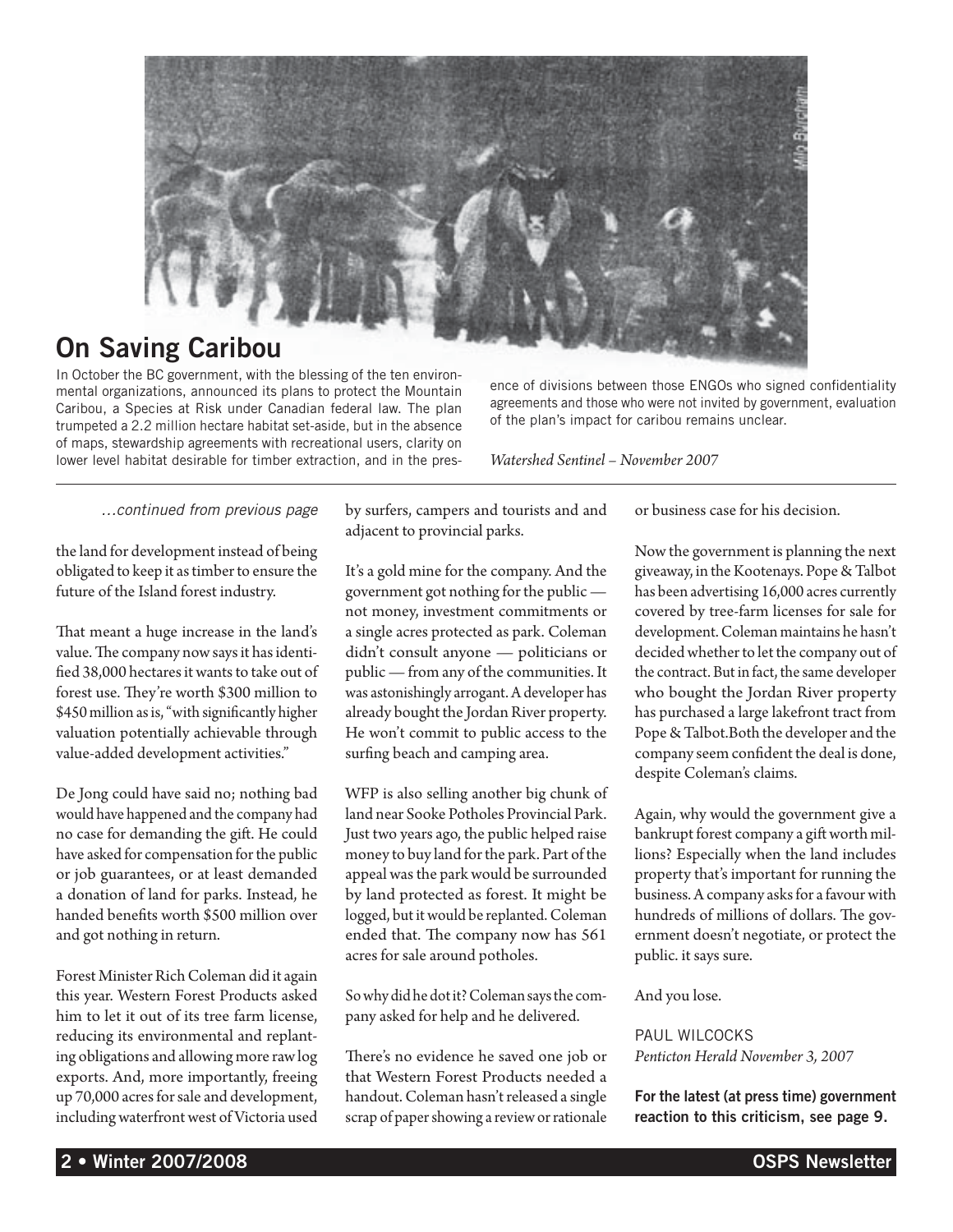# Proposal to sell crown lands RDOS Board Wants to Know Why

Directors vote to invite minister Pat Bell to a meeting to explain reasons for move

**Almost two years after its launch,<br>Regional District of Okanagan-Similkameen directors are still<br>steamed over a provincial government** Regional District of Okanagan-Similkameen directors are still steamed over a provincial government proposal to sell Crown lands currently being leased to cabin owners and other recreational users at reservoir lakes in the Okanagan.

The RDOS board voted unanimously Thursday to invite Agriculture and Lands Minister Pat Bell to a future meeting to explain the government's reasons for the move.

Integrated Land Management Bureau officials said about 163 recreational lots are potentially for sale, next to 20 upland reservoirs. This includes some 40 lots at headwaters Lake northwest of Summerland.

Discussions have focused on water quality, the level of lake reservoirs, the impact of septic disposal and other issues, in consultation with local governments and first nations.

But regional district directors wondered

why those environmental improvements can't be directed by the province, as the landowner. They claimed this appears to be another move by Victoria to download responsibility and ongoing monitoring costs onto local government.

Penticton Coun. Joanne Grimaldi said there should be no lifetime guarantees for leaseholders.

"This is public land. These are drinking-water reservoirs," Grimaldi said. "Wouldn't no development be best for a community water source?"

Osoyoos Mayor John Slater, chairman of the Okanagan Basic Water Board, described the government's attempt to sell the lots as a "quick fix" to environmental problems first pointed out by the water board in September 2001.

Slater also wondered how the regional district could provide compensation to property owners affected by a decision to increase the water levels of a reservoir.

by John Moorhouse *Penticton Herald Friday, November 30, 2007*

#### Lesson in Reality Needed

This is a quote from the Friends of the Earth organization: "The United Nations Environment Program warned recently that humans are using natural resources and polluting the planet at such an alarming rate that we have put civilization as we know it at risk and may soon pass an environmental point of not return." In its most comprehensive report ever on the environment, released Oct 26, the UN wanted that problems including global warming, species extinction and food scarcity threaten humanity and that dramatic changes are needed now to avoid an environmental collapse. The report was compiled by a group of nearly 400 experts and is a sobering read for anyone who cares about our world's future."

I am constantly amazed at the number of people who seem to think that they are brighter than the best scientists on earth. These people believe climate change to be a hoax; that we will never have any problems with our water supply, even in a valley that gets only 10 inches of precipitation a year; that we should continue to promote runaway growth; that big box homes surrounded by golf courses are a better thing than leaving a natural habitat for our wildlife; and that blowing off ALR land for non-productive uses is a much better use for them than growing food products.

For those people I suggest that you start looking at reality.

*Frank Martens, Summerland - Penticton Western News, November 25, 2007*

### Breaking the Barriers of Water Reuse Reuse is a reality and a necessity.

Water reuse is not an abstract<br>concept; it is both a real-<br>reason cited below, the requirements concept; it is both a reality and a necessity. For the and opportunities for water reuse will continue to grow at an increasingly rapid rate.

• Economic Factors. In addition to the treatment technology costs, it is necessary to factor in that raw water costs are steadily increasing, and will continue to do so, reflecting the requirement for better quality water, and costs associated with meeting new regulations. Also, there are the intangible benefits of creating the image os responsible stewardship.

• Lack of commitment. The commitment to reuse is more dependent upon consumer perception: "Drinking recycled sewage," Toilet to tap," etc. In reality, the majority of the world's population now drinks from rivers and streams that are receiving wastewater discharges. For example, the Colorado River receives 280 wastewater discharges before it becomes the source of drinking water for Los Angeles, and the Thames River receives 360 wastewater discharges before becoming the source of drinking water for London's 7.3 million people.

PETER CARTWRIGHT

*Canadian Water Quality Association Technical Consultant*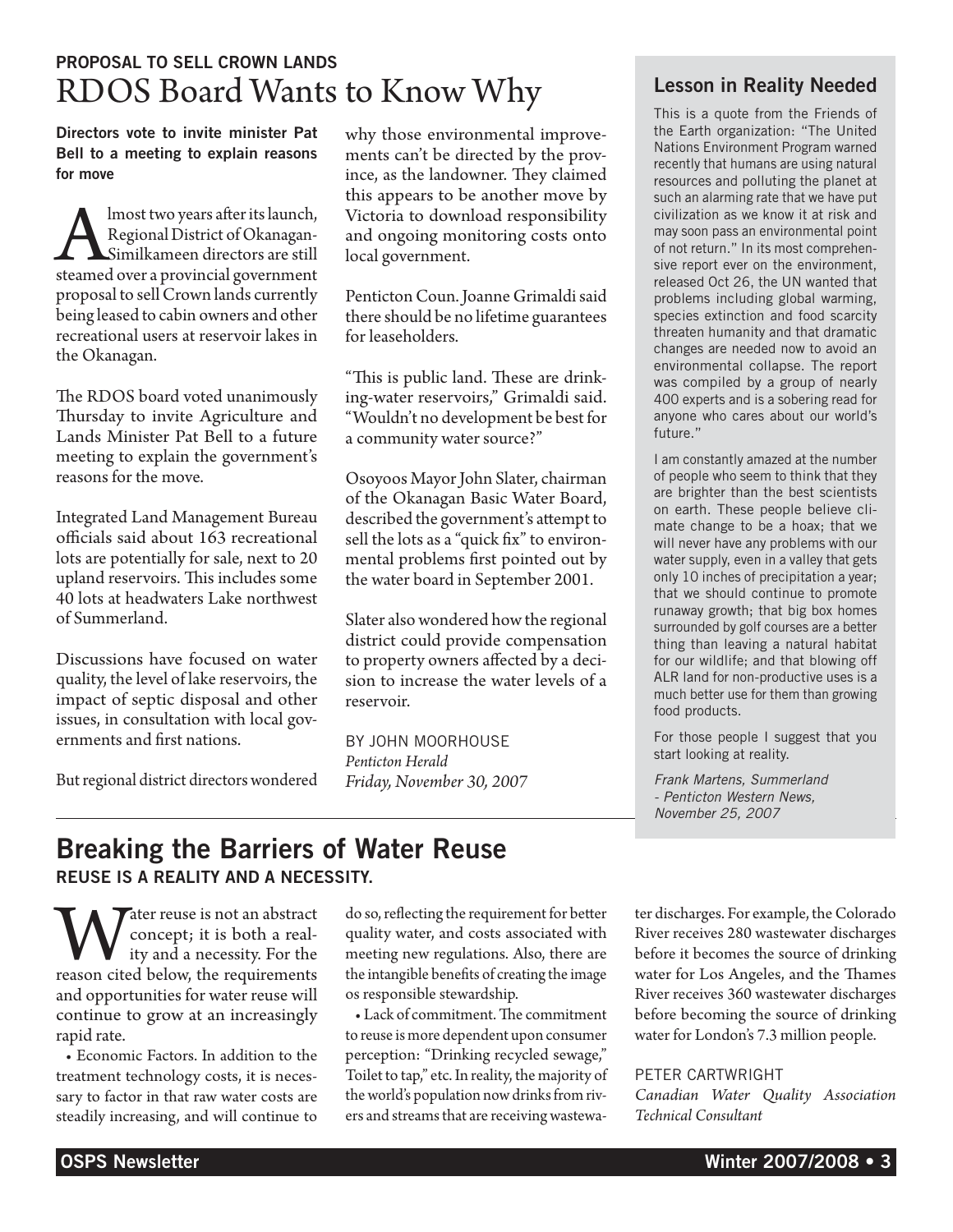## Dam Quietly Proposed for Upper Similkameen

RDOS director says dam could help control flooding and provide 'clean' electricity

While controversy swirls over<br>
lower Similkameen River in<br>
Washington state, discussions are quietly a proposed dam on the lower Similkameen River in proceeding over the possibility of a dam on the upper Similkameen near Princeton.

The Washington government recently awarded \$300,000 to the Public Utility District of Okanogan County for a feasibility study into the construction of a dam at Shanker's Bend, eight kilometers northwest of Oroville. The U.S. Federal Energy Regulatory Commission is deciding whether the utility can move ahead and look into the potential impacts of building a dam.

One proposal calls for a 79-metre-high dam, which would create a reservoir stretching more than 7,200 hectares – about half of which would reach into B.C., flooding lands south of Cawston including portions of the Lower Similkameen-Indian reserve.

A hydroelectric dam at the Shanker's Bend site was first proposed in 1948, and has been looked at periodically since then.

The Regional District of Okanagan-Similkameen has yet to take a stand on the latest dam proposal.

RDOS chairman Dan Ashton said Thursday he doubts any decision on the Shanker's Bend site will be made soon, noting a 79-metre dam would also cause extensive flooding in the U.S., including Nighthawk, Washington, and the Palmer Lake area where several cottages are located.

George Hanson, RDOS director for Area B (Cawston), said he would likely be opposed to Canadian land being flooded.

However, he noted one of the proposals being studied calls for a smaller dam that would only flood land in Washington.

Hanson said a joint Canada –U.S. committee looking into Similkameen Valley issues, meets Monday in Omak, Washington, to discuss another dam proposal on the Similkameen- upstream from Princeton.

Hanson said details on the size of the dam and its reservoir have yet to be determined. He emphasized the committee is only looking at the upper Similkameen dam project, rather than the Shanker's Bend proposal, which is totally separate.

"All we're looking at is whether it's feasible to put in a dam above Princeton, so there are a lot of studies that need to be correlated and brought together in order to determine whether or not it's feasible," he said.

"They're doing feasibility studies on economics and doing some environmental assessment impacts."

Joe Nitsch, RDOS director for Area G (Keremeos rural Hedley), said he hopes negative publicity over the Shanker's Bend project won't have a negative impact on the Princeton dam proposal.

He noted it could help control flooding along the Similkameen and provide "clean" electricity.

The Similkameen Valley Planning Society and FortisBC are looking into the feasibility of the dam.

"Nobody is really proposing it. It's just something that's being looked at as a possibility," Nitsch added.

"We're a long ways away from anywhere regarding it (going ahead)."

A hydroelectric dam was first proposed in the early 1990s by Princeton Light and Power Co. at the former Similco Mines site, but did not proceed past the preliminary planning stage.

By John Moorhouse *November 16, 2007 – Penticton Herald*

## **RDOS Asked to Consider Grasslands During Development**

T he regional District of Okanagan Similkameen needs to consider protection of its valuable grasslands as it plans for development, says a conservation organization official.

Bruno Delesalle of the Grasslands Conservation Council told the RDOS board grasslands throughout the South Okanagan-Similkameen are coming under increased pressure from growth and development.

"Historically, we have lost over 36,000 hectares in the South Okanagan alone and this rate is increasing," he said.

Delesalle said this area has ecologically significant area of grassland, sage and antelope brush, in addition to the pocket desert near Osoyoos.

The Kamloops-based conservation council is calling on local governments to include an analysis of the impact of development on grasslands in future planning efforts.

"We understand we can't stop growth," said Delesalle. "But we need to bring this to the table".

The RDOS directors referred the matter to regional district staff for a recommendation at next month's board meeting. The Grasslands Conservation council will be holding a workshop in Penticton on Nov. 28.

*October 22, 2007 – Penticton Herald*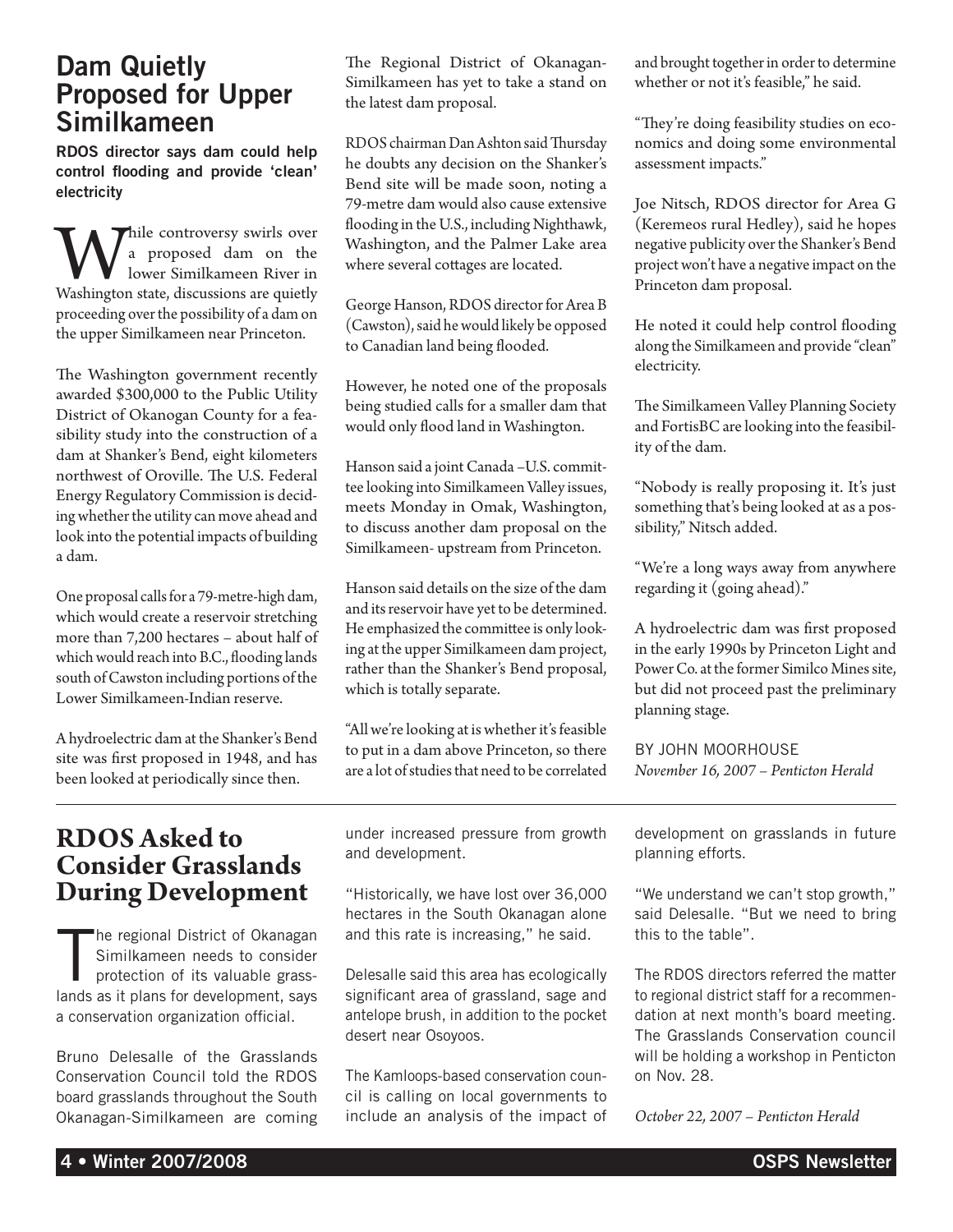### Okanagan Similkameen Parks Society Box 787, Summerland, B.C. V0H 1Z0

# MEMBERSHIP FORM

| Name:                                                        |                                   |                                       |  |  |  |  |
|--------------------------------------------------------------|-----------------------------------|---------------------------------------|--|--|--|--|
| Address:                                                     |                                   |                                       |  |  |  |  |
|                                                              |                                   | Postal Code: <u>_________________</u> |  |  |  |  |
| Individual $(\$10.00)$                                       | Family $(\$15)$ ___________       | Organization (\$20)                   |  |  |  |  |
|                                                              | Donation: (Income Tax Deductible) |                                       |  |  |  |  |
| Please help support our continuing programs<br>$\rightarrow$ |                                   |                                       |  |  |  |  |

# Okanagan Breaks Ground for New Rails with Trails

Troundbreaking ceremonies took<br>to begin construction of the Rails<br>with Trails bike-path project. The \$2.1-milplace Friday morning in Kelowna to begin construction of the Rails lion provincially backed project had city officials on hand to celebrate the Okanagan's



*Don Knox, chairman of the Kelowna Cycling Coalition, Kelowna Mayor Sharon Sherpherd and Al Horning, MLA, break ground for the first commuter bike trail in the Okanagan.*

first commuter-based bike path.

"Kelowna has the most extensive bikelane network within Canada", said Mayor Sharon Shepherd. "This is a sustainable initiative that brings us one step closer to our

> ultimate long-term vision of a multi-use pathway bridging communities from downtown Kelowna to Vernon".

> Encompassed in the project are the city's goals of promoting active living, alternative modes of transportation, reduced harmful emissions and providing sustainable transportation networks.

> "If someone offered you a way to save money, lose weight, save time and increase your quality of life, you might think it sounded too good to be true", said Shepherd. "But these are all benefits of using two wheels instead of four".

> The route connects neighbourhoods to recreational facilities, parks, institutions and the downtown cultural district. It also provides access

to the Okanagan waterfront with plans to extend the pathway to UBC Okanagan, said Shepherd.

The asphalt pathway will be up to 4.5 metres wide, landscaped and illuminated, with a fence separating the path from the railway.

"We're always looking for ways that the city can reduce its environmental footprint", said Shepherd.

Don Knox, chairman of the Kelowna Cycling coalition, is confident the path will provide safe access for people wanting to cycle the Okanagan.

"The biggest inhibitors of people riding bikes is the fear of riding on the side of the road", he said.

"By dedicating a separate riding path, we believe this will greatly increase the amount of people that will got on their bikes and ride."

The anticipated completion of the project is spring 2008.

LIZ FIFLD *The Okanagan Sunday – October 28, 2007*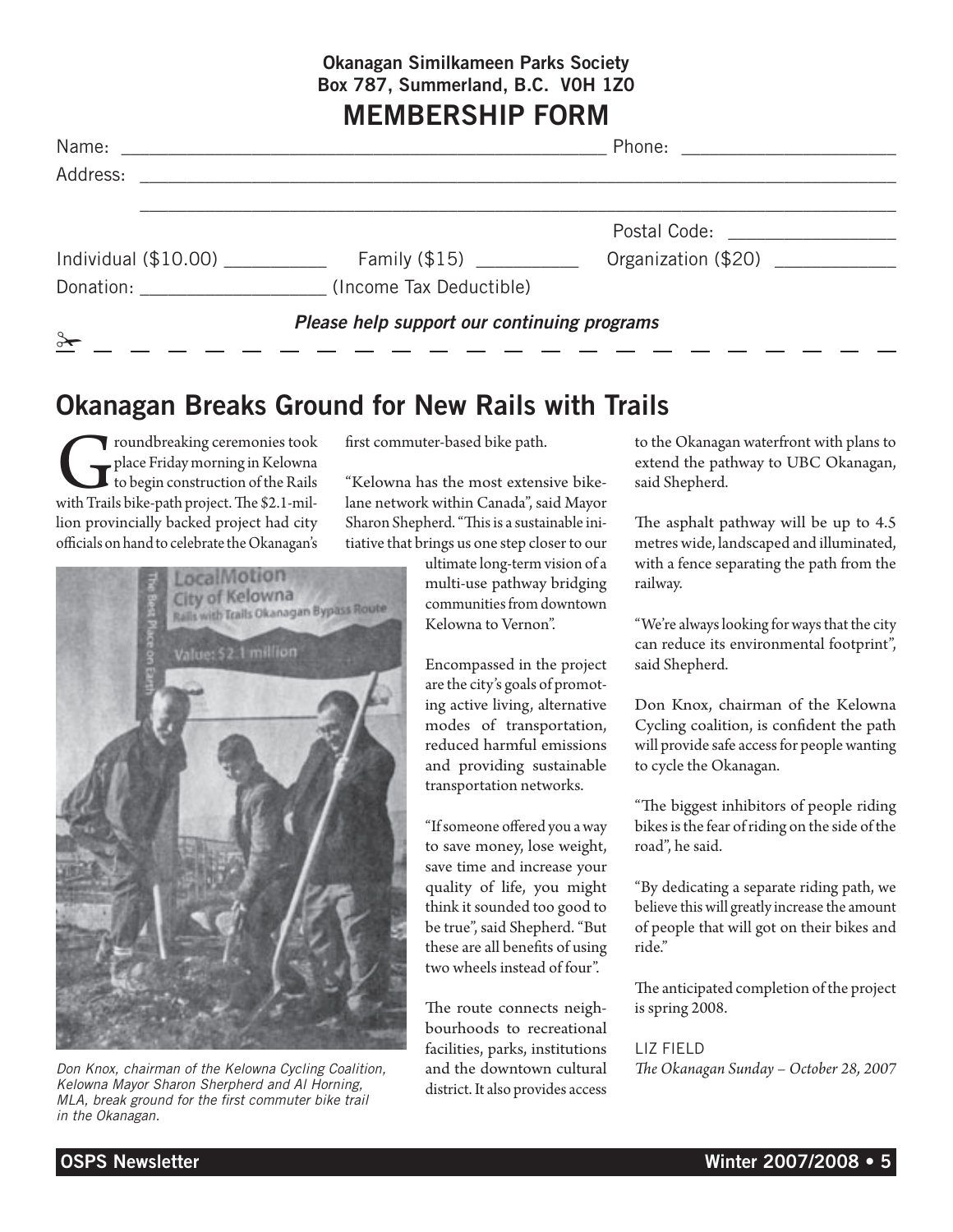# BC Forest Land **Controversy** Erupts

British Columbia's forest management has been scandal-plagued for the last half century, and the problem has erupted again. This time, it is ment has been scandal-plagued for the last half century, and the problem has erupted again. This time, it is not access to the lucrative and biologically rich old growth forests that are at issue, but the land upon which they once stood. The BC Liberal government has been allowing logging companies to withdraw their private land holdings from the Tree Farm Licenses (TFL) with no compensation to the public.

The pattern began in 2004 with 223,000 acres on Vancouver Island and continued in the Kootenays. Now it's another 28,283 hectares on Vancouver Island, all to be entered in BC's over-heated real estate market. The lands west of Victoria include spectacular coastal property near China Beach and the surfers' point at Jordan River.

Affected First Nations, with their unresolved land rights to these territories, have not been consulted. The move is also seen as a way to circumvent local community controls over sprawl and development.

The government claims the withdrawals will allow the logging companies, especially Western Forest Products, to survive, but one company, Timber West, says bluntly that they should now be considered a "land management company" with two branches, real estate and forestry.

In the 1950s, forest companies put small amounts of privately owned forest lands into tree farm licenses subject to government control, in exchange for acquiring exclusive access to huge areas of publicly owned forest. The move was intended to provide a sustainable forest land base and companies were exempted from paying the rural land tax rate or market-level stumpage. Most land in BC remains unceded aboriginal territory, and administratively belongs to the Crown. However, over 800,000 prime acres of the land on the southeast side of Vancouver Island was originally transferred to private ownership form the Crown for the E&N Railway land grant.

The University of Victoria's environmental law centre has asked the Auditor General to investigate the latest withdrawal, due to the lack of care for the public interest.

The BC Liberals received \$1.7 million in political donations between 1996 to 2006 form logging companies.

Delores Broten

*Watershed Sentinel – November 2007*

# The Reality of Drinking Water in First Nations Communities

Not all First Nations communities across Canada that face challenges every have problems with their water sources, but there are hundreds day. Some of the issues are:

#### **INFRASTRUCTURE**

- No running water in homes;
- No water treatment plants;

• Water treatments plants that don't service a whole community, in part due to location, size, geography or funding to hook up all homes;

• Homes that utilize holding tanks and cisterns for water supply.

#### **CAPACITY**

• Inefficient water testing and data;

• Improper maintenance for cisterns, holding tanks and water trucks;

• Lack of certified operators and no back up operators,

#### Resources and Access

• First Nations must wait for major capi-

tal project funding — such as water and sewage treatment plants, schools etc. from Indian and Northern Affairs Canada (INAC) based on funding and where they are on the list. Waits can be considerable and at times a project is dictated by how much funding is available.

#### Roles and Regulations

• Lack of clarity of roles among the principal players — the federal body as a collective (INAC, Public Works and Health Canada), provinces, Chief and Council and tribal councils in assuring water quality;

• No effective legislative base for regulating potable water on reserves. The federal standards set out in the Guidelines for Canadian Drinking Water Quality are just that, guidelines with no legislative teeth. The list of challenges is long and over the years there have been various attempts by different governments to try and address the long and multifaceted problems.

INAC over the years has developed strate-

gies and plans to attempt to deal with these issues. In 2001, INAC found a significant risk to the quality or safety of drinking water in three quarters of the systems. In the 2003 INAC National Assessment of Water and Wastewater in First Nations Communities, it stated there were 191 high-risk water systems across Canada.

In 2003, the government made drinking water safety in First Nations communities a priority and approved a budget if \$600 million over five years for the First Nations Water Management Strategy.

Future regulations for First Nations should be comparable with provinces and designed to protect the health and safety of First Nations people. These regulatory standards must be developed with the full participation of First Nations.

Melissa Hotain *Canadian Water Treatment September/October 2007*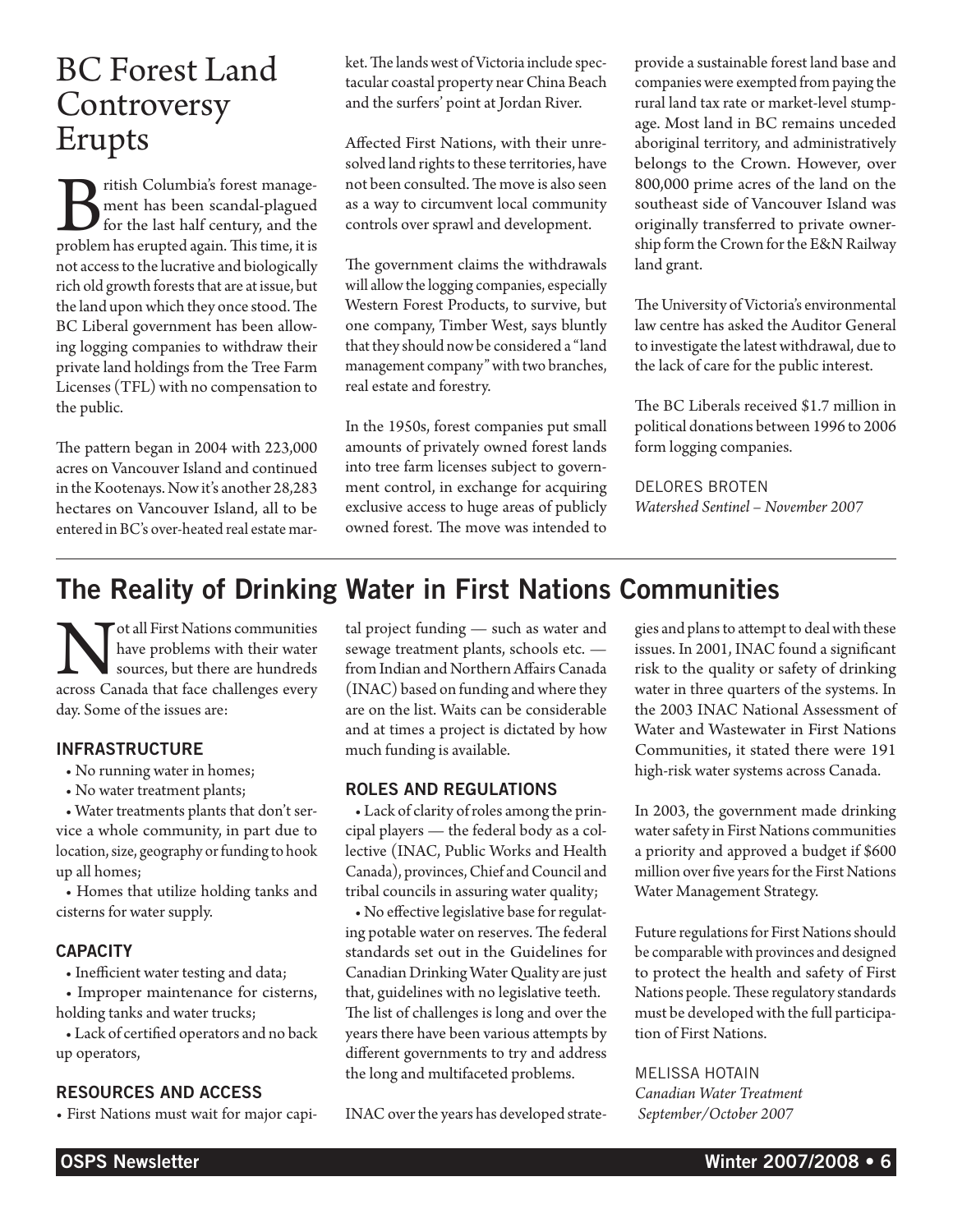# End the Deforestation Before It's Too Late

I support the good work of the peo-<br>ple [Western Canada Wilderness<br>Committee] expressing our cumula-<br>tive need to protect old growth forests, ple [Western Canada Wilderness Committee] expressing our cumulative need to protect old growth forests, and I wanted to mention that in a flight over Vancouver Island in October en route to Knight Inlet to see Grizzly Bears in Glendale Cove (where there is a fish hatchery, not much sign of salmon anywhere else) I was sincerely shocked to see the logging and slashing burning of 2nd and 3rd growth forests on both Vancouver Island and the mainland.

BC has become a biological desert where the soils, after the massive logging taking place, aren't sufficient to support much of anything. It was a reality check for us here in Clayoquot where were are trying to protect what very little is left of old growth forests while forests everywhere are literally disappearing all over the place. Logging roads wind their ugly way into every crevasse and valley and logging goes right to the edge of parks and mountain tops with nothing much left unturned and no wilderness left to speak of.

One lonely dead sockeye, chewed by an unseen bear was all that was seen at the headwaters of the amazing Nimkish watershed, an old portage route to Tahsis on the west coast and one of the most prominent watersheds on Vancouver Island.

I have enclosed some pictures taken in mid-October here in Clayoquot of some of the booms of log bundles of ancient old growth forest ready to go out on barges that come in at night and leave before dawn. This is in one of the few areas where salmon are still surviving, bears and wolves still frequent the area and there is still some old growth left to protect.

My concern is that while we make plans for a 5 year phasing out of old growth logging (at which time we will be lucky if anything much remains) that logging everywhere else will have to put us in serious debt to the planet regarding climate change, oxygen supplies, wild salmon populations and many other important and dependent species.

If we call for an end to deforestation everywhere in light of the very serious situation humanity finds itself at this time, perhaps future generations, if there is hope for them, won't wonder at the madness that is the fastest deforestation this planet has ever experienced.

For all our relations.

Susanne Hare, Wickanninish Island, BC *Watershed Sentinel – Nov.-Dec. 2007*

# Trail Talk from the Summerland Trans Canada Trail Society

e have some positives to report: Three of our four bridges are completed and paid for, thanks to some of you and a generous grant from the province of BC. It was a joy to celebrate paying off the last of \$346,000 for the big bridge near the Research Station. We also have two new interpretive signs at the kiosk there.

This year, we were hosts to the Trails BC (the overarching trails organization in our province) annual general meeting. There was a good turnout of locals and from all across BC. We heard exciting historical talks, and it was a chance to compare problems and be buoyed up by the successes of other trail builders.

I also went to the annual national meeting of the Trans Canada Trail Foundation (the group that finances 10% of our projects) which was in Vancouver this year. There was representation from almost every province including the Yukon. We found out how Quebec is ahead of us in making all of their Trans Canada Trail free of motorized traffic.

ATVs (all-terrain vehicles) and dirt bikes have been our nemesis in BC. Our Summerland TCT Society worked with the government to try and prevent a showdown with the local ATV Club when they hosted their provincial jamboree in August.

We had visions of ATVs ripping up everything we have attempted to build.

A compromise solution was found, the ATVers promised to stay off our supposed non-motorized trail if they were granted an ATV reserve. So far, BC doesn't have any legislation making the TCT nonmotorized. But this legislation is in the works now, and for the first time, six different provincial ministries have met to solve the problem. We have some very dedicated advocates in government, so we are hopeful that there'll be enforceable rules by spring. The ATV clubs are also very happy that they'll have a huge reserve.

 As always, donations are most welcome: \$50 will buy you a donor's plaque with one name, and \$200 will give you a larger plaque for several names. What a nice way to celebrate an occasion, friend, family member or yourself! This makes a good Christmas present! Please send your donations to Geoff Solly, 6803 Nixon St., Summerland, BC, V0H-1Z9. You'll get a charity receipt and a certificate for your donation. We are thankful to you, who are helping to make the TCT a reality!

*Submitted by Marilyn Hansen (pres.) Summerland Trans Canada Trail Society, Ph. 250 494-9265.*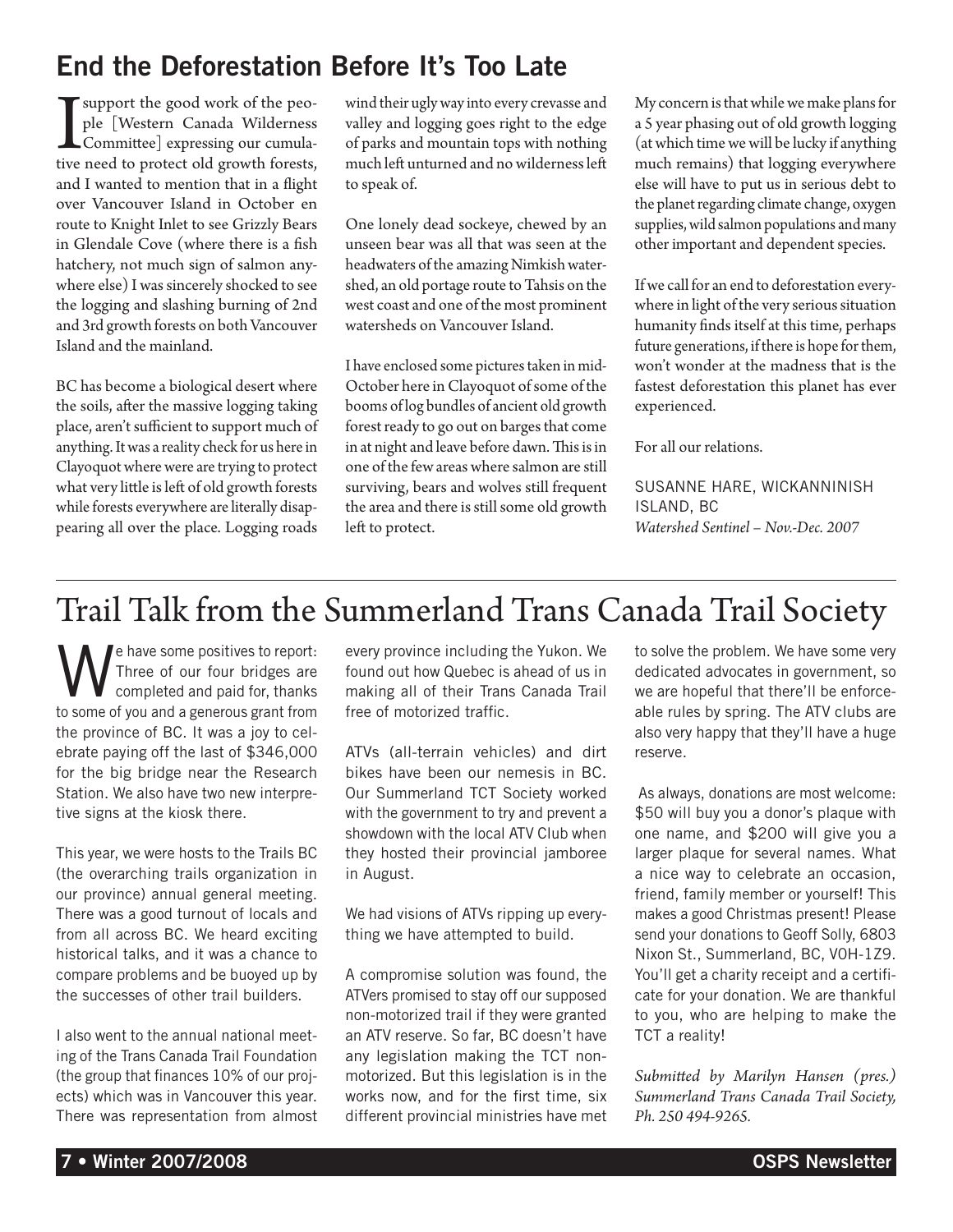# GETTING BEYOND THE CONFLICTS Collaborative Decision-Making for a Sustainable Future. A New Book by Juergen and Marilyn Hansen

**COL** d-time OSPS members will remember how our society started out as an advocacy group, complete with a cause (Protecting the remember how our society started out as an advocacy group, California Bighorn Sheep at Vaseux Lake) and with an excitable board of directors that became known for its lively monthly meetings. It was New Wave environmental thinking at its best that fueled our brains and souls.

"Those were the days", some of us still feel when we made quick and firm decisions, sometimes wisely, sometimes less so. Those were also the days when all environmentalists were branded as ecofanatics, peace disturbers, juvenile activists and pot-smoking air polluters.

In other words, we were seen as creating conflicts where, in fact, we were trying to prevent future environmental conflicts by protecting and preserving wildlife.

As the society grew, we took a broader view and changed the emphasis from independent conflict prevention to collaborating with the government in creating such parks as Okanagan Mountain, Cathedral Lakes, the Cascade Wilderness and Brent Mountain Protected Areas.

Originally, this collaboration was based on the Old Boys' and Young Ladies' system: we simply made a point of getting to know politicians and mandarins, provided them and the media with reasonable plans for future parks, relied on their common sense and hoped for the best.

When this personal system of advocacy and decision-making slowed down around 1990, the OSPS delegated Juergen Hansen to the latest B.C. think tank, the Round Table for Environment and Economy (BCRTEE). This round table was supposed to advise cabinet on ways in which the ongoing conflicts between environmental thinking and industrial and residential development could be channeled into a collaborative effort toward sustainability. The table did a credible job. But it was unable to come up with a clearly defined way in which such tables could work in the future. "By consensus" seemed to be the key idea, but nobody knew how to work that way.

When the round table was closed down, Juergen and his wife Marilyn continued the work that the consensus-seeking subcommittee had done. After 15 years of developing and testing different ADR (alternate dispute resolution) methods, they have now published a summary of their experiences with facilitating conflict resolution in several Okanagan communities. Most of these cases concerned conflicts between environmental principles and development proposals.

**For all practical purposes, "Getting Beyond the Conflicts" is a handy pocket guide for settling environmental conflicts by facilitating local community meetings that are dedicated to genuine progress and sustainability.**

The basic idea is that most groups (environmental, social or economic/commercial) and their members have in the past competed with each other and therefore have never had a chance to experience the power of cooperation.

If and when these groups are willing to go through the transition from adversarial to collaborative thinking and planning, it's easy to help them reach consensus on almost any controversial topic, even on sustainability which is rapidly emerging as our most urgent public policy goal.

All it takes, Juergen claims, is an experienced facilitator who helps the groups go through five dialogue steps, either within

a community volunteer group or between different groups: 1. Where do you want to go and what are you trying to achieve? 2. What means do you have to get you there? 3. How many different alternative options do you see for getting there? 4. And which do you think is the best?

Families that have tried to discuss their next summer vacation trip will know what Juergen is talking about: if you all want to pitch in, define your goals, pick the best one and go. "Analysis-Options-Decision!" as he puts it.

The round table structure and dialogue are summarized in the first two pages of the book and are described in more detail later on. In between are examples of successful local round tables that the Hansens have facilitated and some details about the role of the round table volunteers, convenors, chairs, scribes and facilitators.

The first 50 page summary edition is in press right now and will be available for \$20. - (either Canadian or US) before the end of the year. Contact The Green Group, Juergen and Marilyn Hansen, 7611 Oak Ave., Summerland, B.C. VOH 1Z9, or by e-mail: commonsproject@vip.net.

*For Newsletter readers who are actively interested in collaborative consensus-based decision-making in their own community, we'd like to reproduce the first page of the foreword of…*

#### GETTING BEYOND THE CONFLICTS

Twenty years ago, environmental colleagues of ours came up with two amazing statements:

*continued on next page…*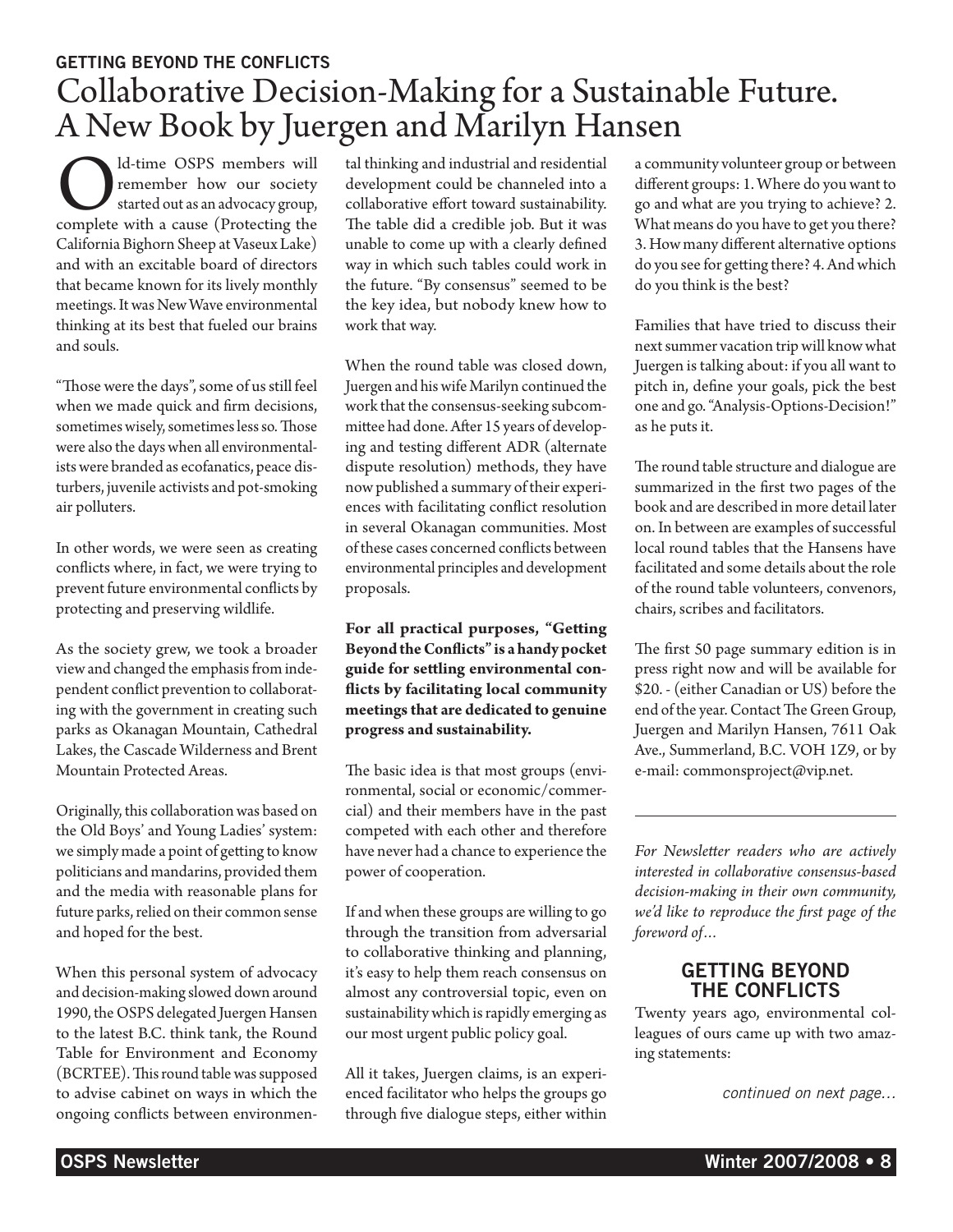## Park Proposal Fully **Transparent**

#### *Dear Editor,*

The National Park Network, a local group of park supporters, would like to correct the misleading assertions of Greg Norton, representing the Grasslands Review Coalition in Penticton Herald article on Nov. 15 entitled "Group to pinpoint socio-economic impact."

Norton's claim of lack of transparency is with out merit. Parks Canada has held many public meetings, established drop-in offices in local communities, and held face-to-face consultations with stakeholder groups such as Canadian Helicopters, ranchers and Greg Norton himself, just to name a few. All of these consultation efforts are to gather information and to develop measures that enhance benefits to the local community while easing adverse effects. Further, Parks

### **B.C. Auditor Reviews Forest Release**

**B.**C. Auditor-General John Doyle has agreed to review the forest ministry's decision to release Western Forest Products' privately owned lands agreed to review the forest ministry's decision to release Western

*…continued from previous page*

**"You'll never get all environmentalists to reach consensus on sustainability" and "It's ridiculous to think that the format of a dialogue influences its outcome!"**

Ever since, we have worked hard to disprove both views. It's been worth the effort.

In this condensed guide, we are presenting a consensus-based round table dialogue format that will help environmental groups work collaboratively with each other, with corporations and governments toward a sustainable greener future.

We hope that this description of the "dynamic round table" system will make it clear that collaborative dialogues can still be robust but flexible, participatory, consensus-based, facilitated instead of mediated, inclusive of all affected stake-

Canada has also published a number of fact sheets regarding the national park concept.

Regarding Norton's assertion of "hype" by Parks Canada. It is just not credible to imply that within this park concept area \$500 million of Crown land rental values will be lost. Who is engaging the 'hype"?

The upcoming four meeting are a continuation of these public consultation efforts, and are being funded by Parks Canada. By mutual consensus these meetings were intended to be non-confrontational. The meetings are primarily to help people make a decision based on credible information.

Real-world experience in communities near national parks has unequivocally shown that for the vast majority of people the benefits of a national park far outweigh the negatives. A public opinion poll of local people shows the national park will provide what

from tree farm licences on Vancouver Island and the central coast.

Forests Minister Rich Coleman continues to defend his decision in January to delete 28,000 hectares of land, including the popular surfing area at Jordan River on south Vancouver Island. Removal allows the com-

holders, focussed on holistic sustainability goals and – as a bonus in an age that's always in a hurry - easy to implement and quick to run through from vision to decision.

Many of you have asked us how we became interested in finding or creating a clearly defined alternate or appropriate dispute resolution (ADR) process. So we'd like to give you a little history to show why we look at dynamic round tables as ideal and broadly useful standardized forums for resolving environmental conflicts and planning better sustainability strategies.

In the 1980s, green NGOs (non-governmental organizations) and their lively public protests lit a fire under the Canadian and US political establishments. Some media and opinion leaders wondered whether they were witnessing the beginning of a breakdown of law and order and of our supposedly democratic way of life

the large majority want.

Whether you are in business, or a recreationist, or a nature-lover wanting to conserve cherished natural values for you and your kids to enjoy, there are many potential benefits to a national park here. This national park proposal is a one-time-only opportunity. If forfeited, this opportunity will not come again. The National Park Network urges you to embrace the park proposal. Your community needs your participation. Come to these meetings.

The South Okanagan-Similkameen is undergoing the fastest rate of land development in Canada. A national park will be a change, but that change is preferable to changes that are inevitable without the national park.

*Dennis St. John, Willowbrook, Doreen Olson, White Lake, Bob Lincoln, Kaleden November 6, 2007 – Penticton Herald*

pany to sell land for development.

The NDP and the University of Victoria's environmental law clinic both called for the review.

*Western Daily – November 25, 2007*

Gradually, many environmentalists began to think that Athere must be a better way@ than open revolt and barricades to settle policy disagreements over clear cut logging, wilderness parks, vanishing species, pesticides, seal hunting, fisheries' management, health care and water management privatization, the WTO and global warming.

We checked and tested different types of modern round tables and dialogue formats that allow interested stakeholders, grassroots groups, industries and governments collaborate with each other. The NGOs' interests were mostly in resolving environmental and social conflicts. Our interest was increasingly in helping communities develop long range strategies for environmentally sane, socially fair and economically sound management. In other words, we were trying to find a better and faster road toward sustainability, here and now.